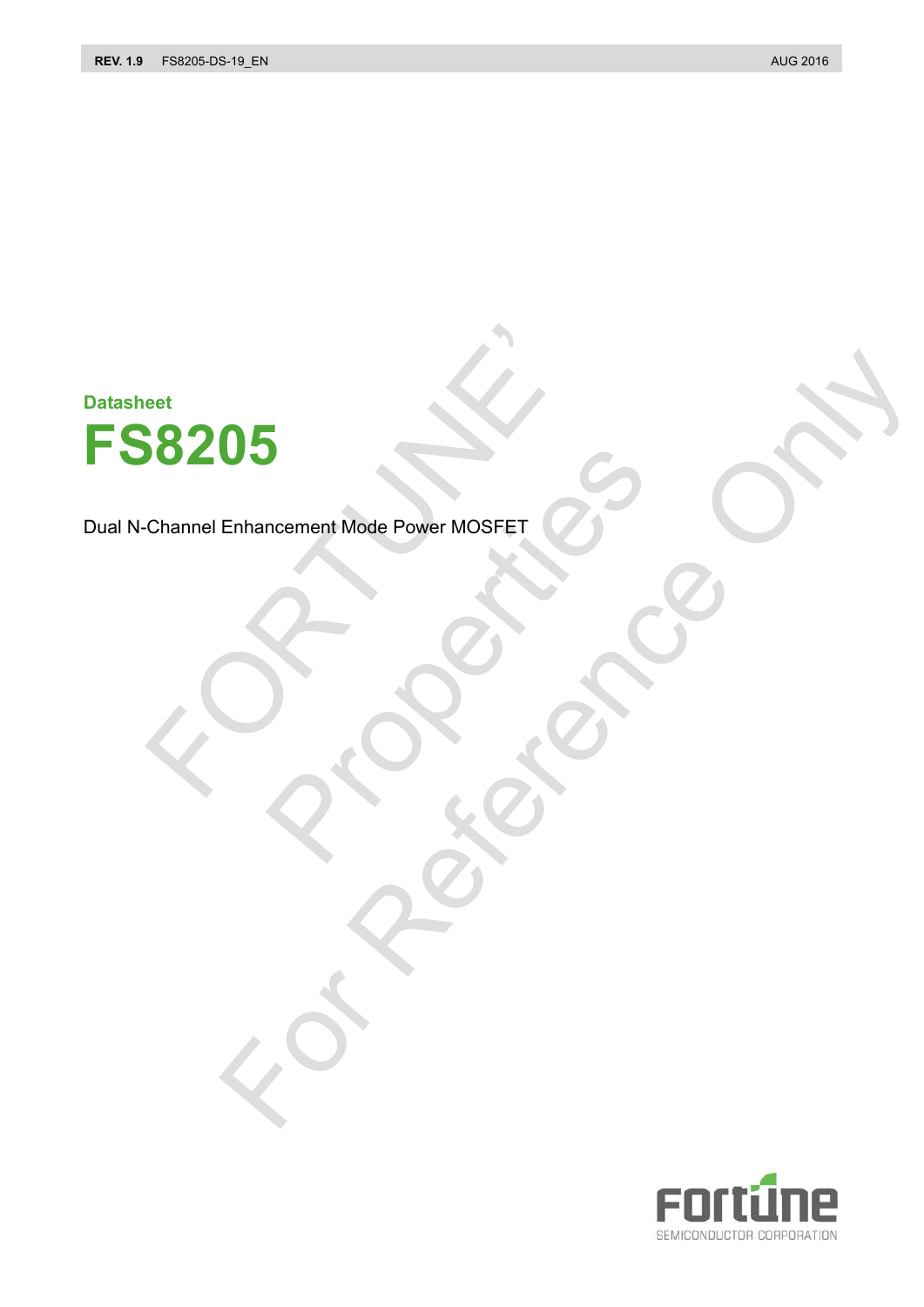#### **Fortune Semiconductor Corporation**  富晶電子股份有限公司

23F.,No.29-5, Sec. 2, Zhongzheng E. Rd., Danshui Dist, New Taipei City 251, Taiwan Tel.:886-2-28094742 Fax:886-2-28094874 www.ic-fortune.com

E PROFILE

This manual contains new product information. **Fortune Semiconductor Corporation** reserves the rights to modify the product specification without further notice. No liability is assumed by **Fortune Semiconductor Corporation** as a result of the use of this product. No rights under any patent accompany the sale of the product Contract of Concernstructure Concernstructure Concernstructure

Rockers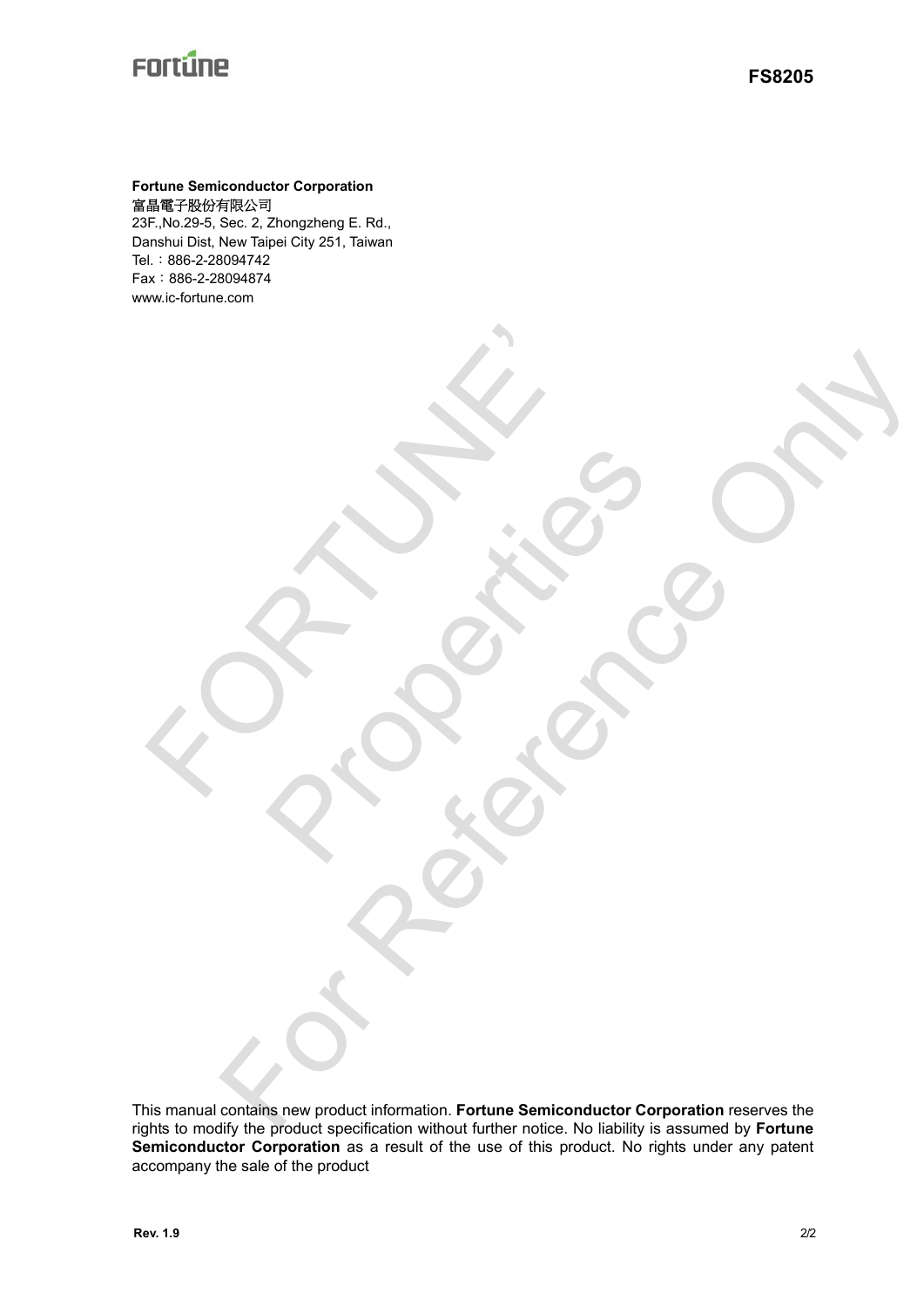#### **1. Features**

- 1.1 Low on-resistance
- 1.1.1 R<sub>DS(ON)</sub> = 28 m  $\Omega$  MAX. (V<sub>GS</sub> = 4.5V, I<sub>D</sub> = 4A)
- 1.1.2  $R_{DS(ON)} = 37 \text{ m} \Omega \text{ MAX.}$  (V<sub>GS</sub> = 2.5V, I<sub>D</sub> = 3A)

## **2. Applications**

### **3. Ordering Information**

| Product Number | <b>IDescription</b>     | Package Type    | <b>Quantity/Reel</b> |
|----------------|-------------------------|-----------------|----------------------|
| <b>FS8205</b>  | SOT23-6 package version | <b>ISOT23-6</b> | 3,000                |

### **4. Pin Assignment**

| Ζ.<br>Applications                                   |                                                                                      |                                |                       |                |  |  |
|------------------------------------------------------|--------------------------------------------------------------------------------------|--------------------------------|-----------------------|----------------|--|--|
| ■                                                    | Li-ion battery management applications                                               |                                |                       |                |  |  |
| <b>Ordering Information</b><br>3.                    |                                                                                      |                                |                       |                |  |  |
| <b>Product Number</b>                                | <b>Description</b>                                                                   | <b>Package Type</b>            | <b>Quantity/Reel</b>  |                |  |  |
| FS8205                                               | SOT23-6 package version                                                              | SOT23-6                        | 3,000                 |                |  |  |
| <b>Pin Assignment</b><br>4.                          |                                                                                      |                                |                       |                |  |  |
|                                                      |                                                                                      |                                | SOT23-6<br>Top View   |                |  |  |
| 8<br>$\overline{2}0$                                 | 5 <sub>w</sub>                                                                       | S <sub>1</sub><br>$\mathbf{1}$ | G <sub>1</sub><br>6   |                |  |  |
|                                                      |                                                                                      | D12<br>$\overline{2}$          | 5<br>D <sub>12</sub>  |                |  |  |
|                                                      |                                                                                      |                                |                       |                |  |  |
|                                                      |                                                                                      | S <sub>2</sub><br>3            | G <sub>2</sub><br>4   |                |  |  |
| $W: A \sim Z$ or $A \sim Z$<br>5.                    | Top points, bottom points & w: Lot no information<br><b>Absolute Maximum Ratings</b> | G1<br>S1                       | G <sub>2</sub><br>D12 | S <sub>2</sub> |  |  |
| Symbol                                               | Parameter                                                                            |                                | Units<br>Rating       |                |  |  |
| <b>VDS</b>                                           | Drain-Source Voltage                                                                 | 20                             | V                     |                |  |  |
| <b>VGS</b><br>Gate-Source Voltage                    |                                                                                      | ±12                            | $\vee$                |                |  |  |
| ID @TA = $25^{\circ}$ C<br>Continuous Drain Current3 |                                                                                      | 6                              | A                     |                |  |  |
| ID @TA = $70^{\circ}$ C                              | Continuous Drain Current3                                                            | 5                              | Α                     |                |  |  |
| <b>IDM</b>                                           | <b>Pulsed Drain Current1</b>                                                         | 25                             | A                     |                |  |  |
| PD @TA = $25^\circ$ C                                | <b>Total Power Dissipation</b>                                                       | $\mathbf{1}$                   | W                     |                |  |  |
|                                                      | <b>Linear Derating Factor</b>                                                        | 0.008                          | W/°C                  |                |  |  |
| <b>TSTG</b>                                          | Storage Temperature Range                                                            | -55 to 150                     | $\rm ^{\circ}\!C$     |                |  |  |
| TJ                                                   | Operating Junction Temperature Range                                                 | -55 to 150                     | °C                    |                |  |  |

## **5. Absolute Maximum Ratings**

| Symbol                  | Parameter                            | Rating       | Units        |
|-------------------------|--------------------------------------|--------------|--------------|
| <b>VDS</b>              | Drain-Source Voltage                 | 20           | ν            |
| <b>VGS</b>              | Gate-Source Voltage                  | ±12          | ν            |
| ID @TA = $25^{\circ}$ C | Continuous Drain Current3            | 6            | A            |
| ID @TA = $70^{\circ}$ C | Continuous Drain Current3            | 5            | A            |
| <b>IDM</b>              | <b>Pulsed Drain Current1</b>         | 25           | A            |
| PD @TA = $25^\circ$ C   | <b>Total Power Dissipation</b>       |              | W            |
|                         | Linear Derating Factor               | 0.008        | $W^{\circ}C$ |
| <b>TSTG</b>             | Storage Temperature Range            | $-55$ to 150 | °С           |
| TJ                      | Operating Junction Temperature Range | $-55$ to 150 | °С           |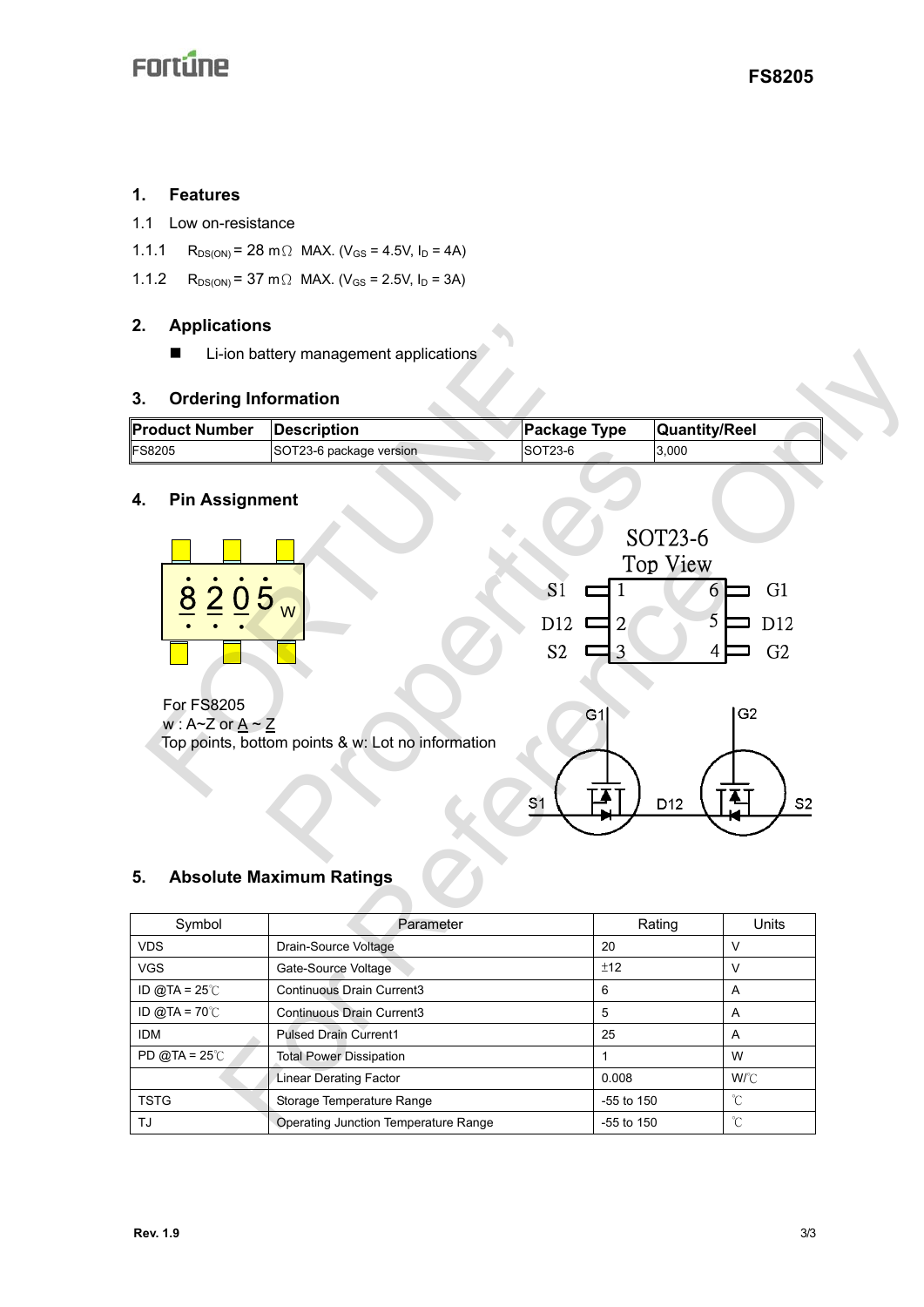### **6. Thermal Data**

| ivmbol | arameter                             |      | ∨alue         | Jnit           |
|--------|--------------------------------------|------|---------------|----------------|
| Rthj-a | Thermal Resistance Junction-ambient3 | Max. | イウロ<br>ی کے ا | $^{\circ}$ C/W |

### **7. Electrical Characteristics**

| Electrical Characteristics $@T_i = 25^\circ \text{C}$ (unless otherwise specified) |  |
|------------------------------------------------------------------------------------|--|
|                                                                                    |  |

|                                                            | Libothodi Origiactoriotico (a) i                                                                                                                           |  | $20v$ annould be virtually appeal to $\mu$<br><b>Test Conditions</b> | Min. |                          | Max. | Units           |  |
|------------------------------------------------------------|------------------------------------------------------------------------------------------------------------------------------------------------------------|--|----------------------------------------------------------------------|------|--------------------------|------|-----------------|--|
| Symbol                                                     | Parameter                                                                                                                                                  |  |                                                                      |      | Typ.                     |      |                 |  |
| <b>Static Characteristics</b>                              |                                                                                                                                                            |  | $V_{GS}$ = 0V, $I_D$ = 250uA                                         | 20   |                          |      | $V_{\parallel}$ |  |
| <b>BV</b> <sub>DSS</sub>                                   | Drain-Source Breakdown Voltage                                                                                                                             |  |                                                                      |      |                          |      |                 |  |
| $\triangle$ BV <sub>DSS</sub> / $\triangle$ T <sub>i</sub> | Breakdown Voltage Temperature Coefficient                                                                                                                  |  | Reference to 25℃, I <sub>D</sub> =1mA                                |      | 0.1                      |      | V/°C            |  |
| $R_{DS(ON)}$                                               | Static Drain-Source On-Resistance <sup>2</sup>                                                                                                             |  | $V_{GS} = 4.5V$ , $I_D = 4A$                                         |      | 23                       | 28   | $m\Omega$       |  |
|                                                            |                                                                                                                                                            |  | $V_{GS} = 2.5V$ , $I_D = 3A$                                         |      | 30                       | 37   | $m\Omega$       |  |
| $V_{GS(th)}$                                               | Gate Threshold Voltage                                                                                                                                     |  | $V_{DS} = V_{GS}$ , $I_D = 250uA$                                    | 0.45 |                          | 1.2  | V               |  |
| I <sub>DSS</sub>                                           | Drain-Source Leakage Current ( $T_i = 25^\circ \text{C}$ )                                                                                                 |  | $V_{DS} = 16V, V_{GS} = 0V$                                          |      | $\blacksquare$           | 1    | uA              |  |
|                                                            | Drain-Source Leakage Current (T <sub>i</sub> = 70℃)                                                                                                        |  | $V_{DS} = 16V$ , $V_{GS} = 0V$                                       |      | $\overline{\phantom{a}}$ | 25   | uA              |  |
| I <sub>GSS</sub>                                           | Gate-Source Leakage                                                                                                                                        |  | $V_{GS} = \pm 10V$                                                   |      | $\frac{1}{2}$            | ±0.1 | <b>uA</b>       |  |
| 8.<br>Symbol                                               | <b>Source-Drain Diode</b><br>Parameter                                                                                                                     |  | <b>Test Conditions</b>                                               | Min. | Typ.                     | Max. | Units           |  |
| Is                                                         | Continuous Source Current (Body Diode)                                                                                                                     |  | $V_D = V_G = 0V, V_S = 1.2V$                                         |      |                          | 0.83 | A               |  |
| $V_{SD}$                                                   | Forward On Voltage <sup>2</sup>                                                                                                                            |  | $T_i = 25^{\circ}$ C, $I_s = 1.25$ A, V <sub>GS</sub> = 0V           |      |                          | 1.2  | $\mathsf{V}$    |  |
| pad.                                                       | 2. Pulse width $\leq$ 300us, duty cycle $\leq$ 2%.<br>3. Surface mounted on 1 in <sup>2</sup> copper pad of FR4 board ; 208℃/W when mounted on Min. copper |  |                                                                      |      |                          |      |                 |  |
|                                                            |                                                                                                                                                            |  |                                                                      |      |                          |      |                 |  |

#### **8. Source-Drain Diode**

| Svmbol          | Parameter                              | Test Conditions                                      | Min. | Typ. | Max.         | Units |
|-----------------|----------------------------------------|------------------------------------------------------|------|------|--------------|-------|
|                 | Continuous Source Current (Body Diode) | $V_D = V_G = 0V$ . $V_S = 1.2V$                      |      |      | 0.83         |       |
| V <sub>SD</sub> | Forward On Voltage <sup>2</sup>        | $T_i = 25^{\circ}$ C, $I_s = 1.25$ A, $V_{GS} = 0$ V |      |      | . . <u>.</u> |       |

#### **Notes**:

- 1. Pulse width limited by Max. junction temperature.
- 2. Pulse width  $\leq 300$ us, duty cycle  $\leq 2\%$ .
- 3. Surface mounted on 1 in<sup>2</sup> copper pad of FR4 board; 208℃/W when mounted on Min. copper pad.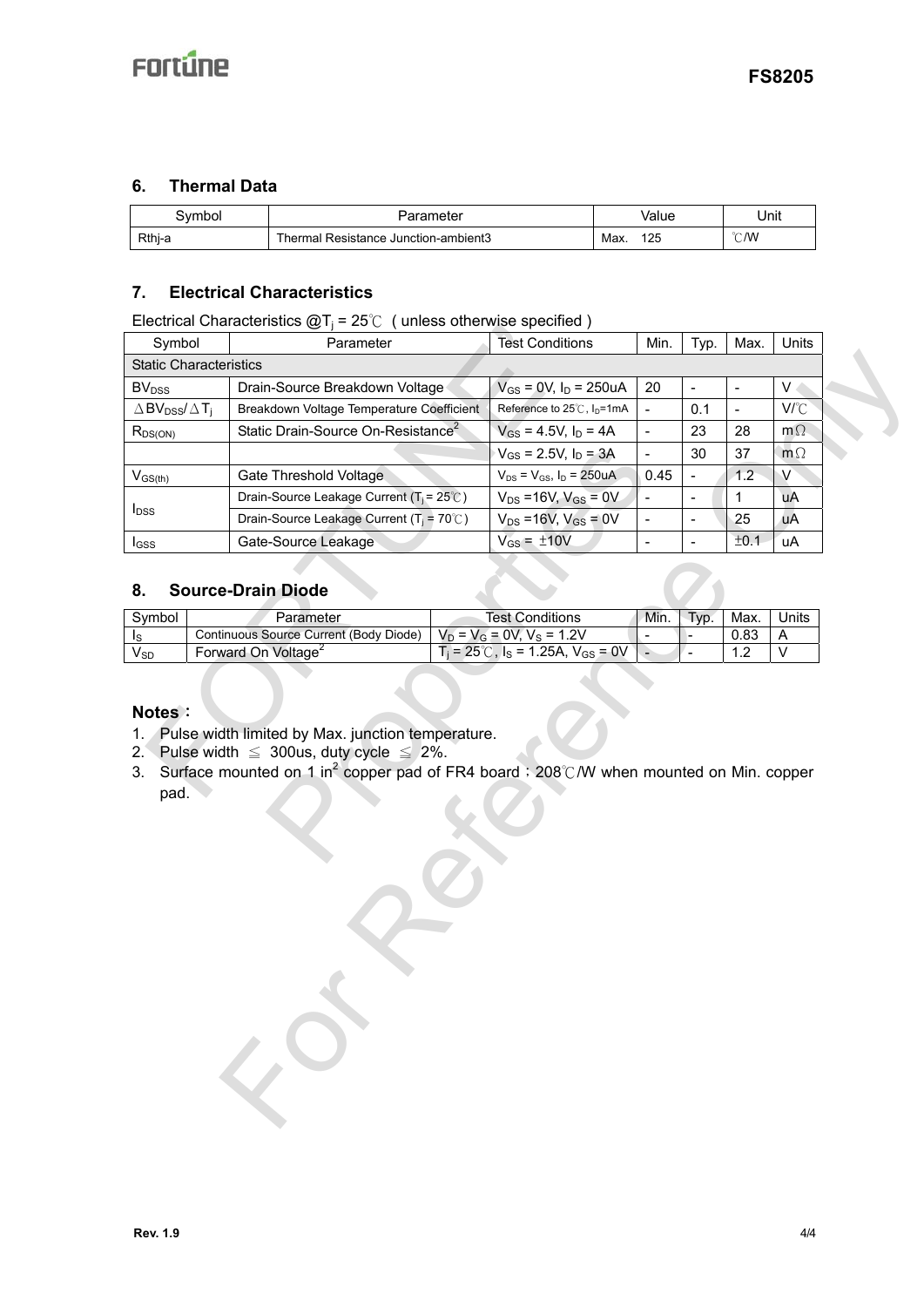## **9. Typical Characteristics**







Fig 5. Forward Characteristic of Reverse Diode



Fig 1. Typical Output Characteristics Fig 2. Typical Output Characteristics



Fig 3. Normalized On-Resistance Fig 4. Gate Threshold Variation with **Temperature**